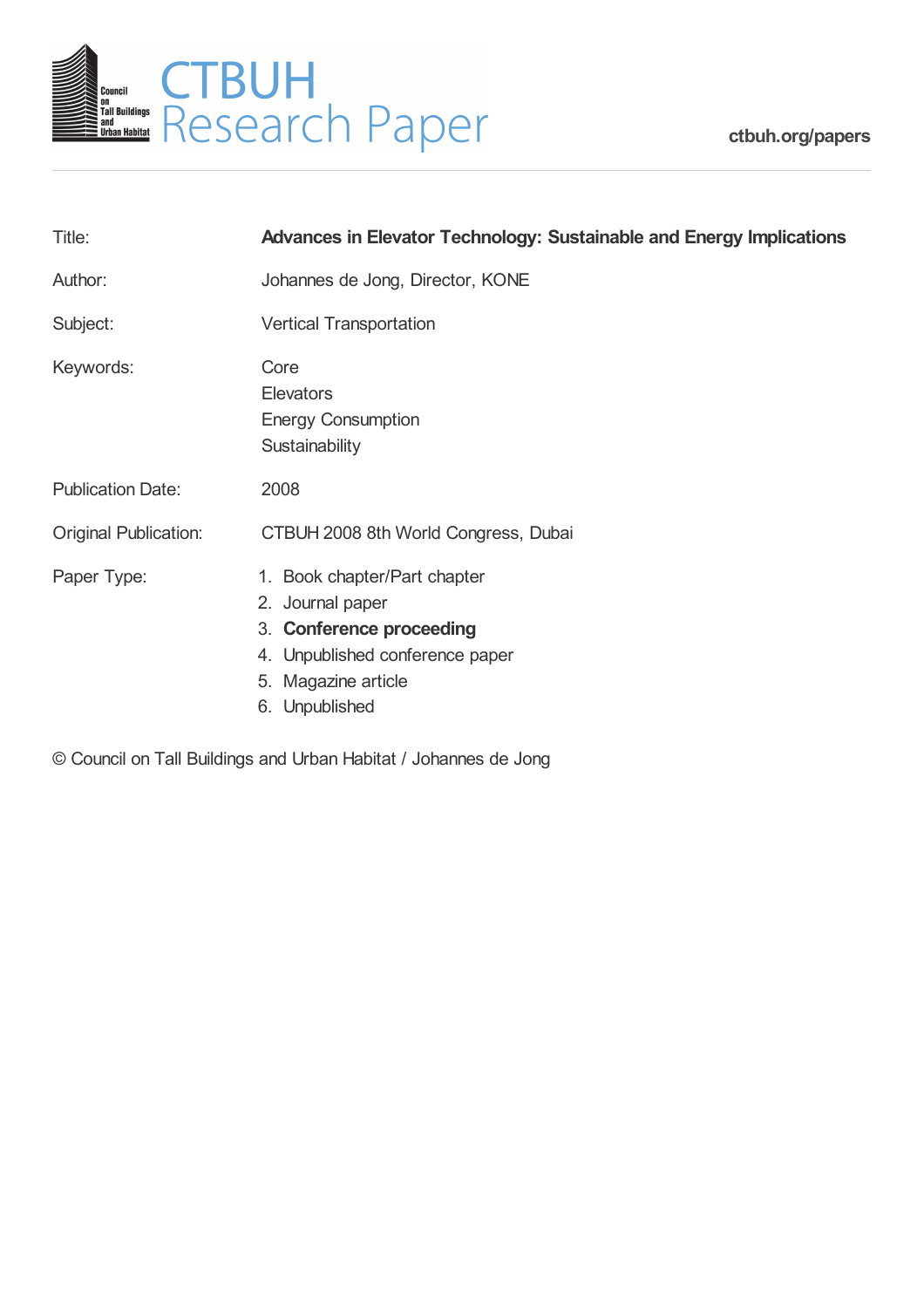# **Advances in Elevator Technology: Sustainable and Energy Implications**

Johannes de Jong

Director-Technology, KONE Major Projects, KONE Elevators Ltd., Myllykatu 3, 05830 Hyvinkaa, Finland, Email: johannes.dejong@kone.com



johannes.dejong@kone.com

## **Biography**

**Biography**<br>Johannes de Jong joined KONE after receiving his master's degree in Engineering from the Polytechnical University of Delft in the Netherlands in 1977. He started in R&D as a designer, became a design team leader in 1978 and progressed to Project Manager in R&D in 1980. In 1986 he became the first Elevator System Manager in R&D and was nominated the Engineering Manager of the KONE High Rise Centre in 1988. In 1998 he joined the newly established Global KONE Major Project Organisation in his present function as Director – Products & Technology.

Due to his exceptionally wide technical expertise he functions as one of the senior vertical transportation advisors globally, and has received several awards and mentions for his work. **Introduction**  his exceptionally wide technical expertise he function can make more trips and thus move more passengers. s one of the senior vertical transportation advisors globally, floors, depending on the floor size, to keep waiting times

He is a member of the steering committee of the CTBUH and a member on several technical workgroups of the European Elevator Code committee preparing new revisions and interpretations on EN81-1. member on se

Eleven years experience in R&D followed by 19 years of co-ordination with R&D, and holds over 500 different patents. He has also been involved in of many of the world's tallest buildings. became more sophisticated they allowed ever-higher Eleven years experience in R&D followed by 19 years of co-ordination with R&D, and holds over 500 di-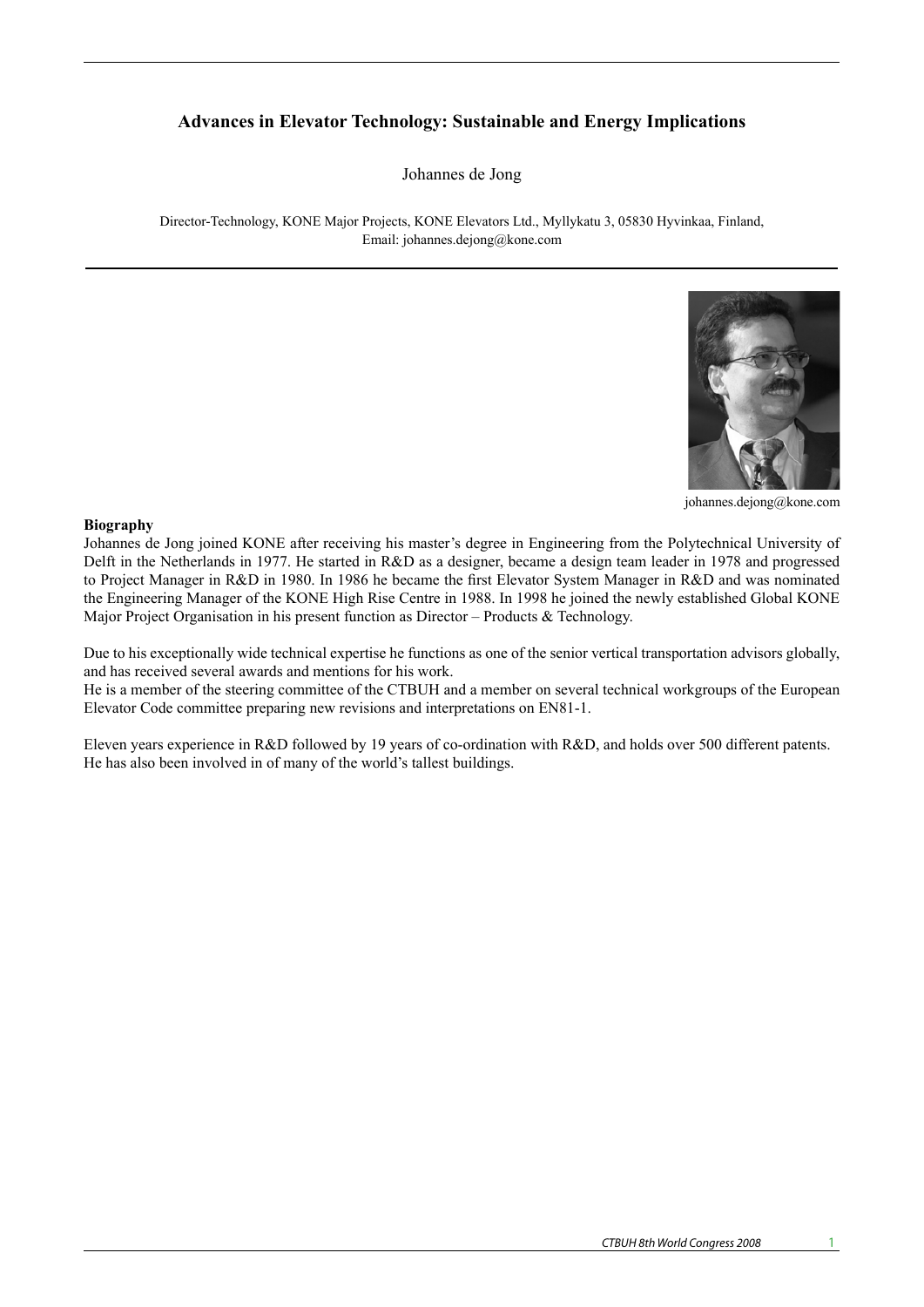## **Advances in Elevator Technology: Sustainable and Energy Implications**

Johannes de Jong

Director-Technology, KONE Major Projects, KONE Elevators Ltd., Myllykatu 3, 05830 Hyvinkaa, Finland, Email: johannes.dejong@kone.com

#### **Abstract**

Elevator technology has seen dramatic changes the last couple of years. One of the most remarkable changes has been on the control algorithms side. The Introduction of the Intelligent Hall Call Destination Dispatching system has increased elevator efficiency tremendously, and has allowed a 20-25% reduction in the number of elevators required. Intelligent Hall Call Destination Dispatching has now also been introduced on Double Deck applications. A 52 storey office building, which earlier would have needed 24 single deck cars in 3 zones, can now be designed using only 2 zones with a total of only 13 Double Deck elevators, reducing the required core by no less than 11 hoistways.

Another remarkable change in elevator technology has been the application of Permanent Magnet Synchronous Motor technology. This technology with efficiencies up 96 % has allowed a dramatic drop in energy consumption of elevators. Where the elevators in a high-rise building could consume up to 8% of the total energy requirement 20 years ago, they nowadays only use about 2% of the total energy.

This paper will explain these technologies in a simplified way and how the above-mentioned benefits have been achieved.

**Keywords**: Hall Call Destination, Permanent Magnet, Energy Consumption, Core Reduction

#### **Introduction**

The modern elevator was born in the 1850's with the introduction of the safety gear. This invention made the use of the elevator safe, which on it's turn made the "high-rise" building possible. As elevator systems became more sophisticated they allowed ever-higher buildings. With an increase in height one will also see an increase in population, and an increase in the required number of elevators. There is practically nothing more damaging to Return on Investment than increased numbers of elevators, leaving less Net Usable Space to the owner. It was therefore important to find modern efficient methods to increase the transport capacity of the core.

Another problem modern society is facing today is the increased cost of energy increasing demands on buildings to be more energy conscience and less wasteful, more sustainable. Although energy consumption is only one aspect of sustainability, it is an important aspect also affecting both Image and Return on Investment.

## **Conventional ways to solve increased building height**

As buildings get higher, more focus is needed on decreasing the number of elevators needed. Figure 1 describes how this is done as a function of the travel height. Zoning, splitting the building in stacked areas served from the entry lobby, is an efficient way to reduce the number of elevators required. As zoning reduces the number of stops an elevator makes on it's trip, it also reduces the time needed to return to the lobby. Elevators

can make more trips and thus move more passengers. Zone lengths in offices are usually kept to around 10-20 floors, depending on the floor size, to keep waiting times short enough.



Figure 1. Zoning and stacking of high-rise buildings as a function of building height with conventional control (KONE Corporation).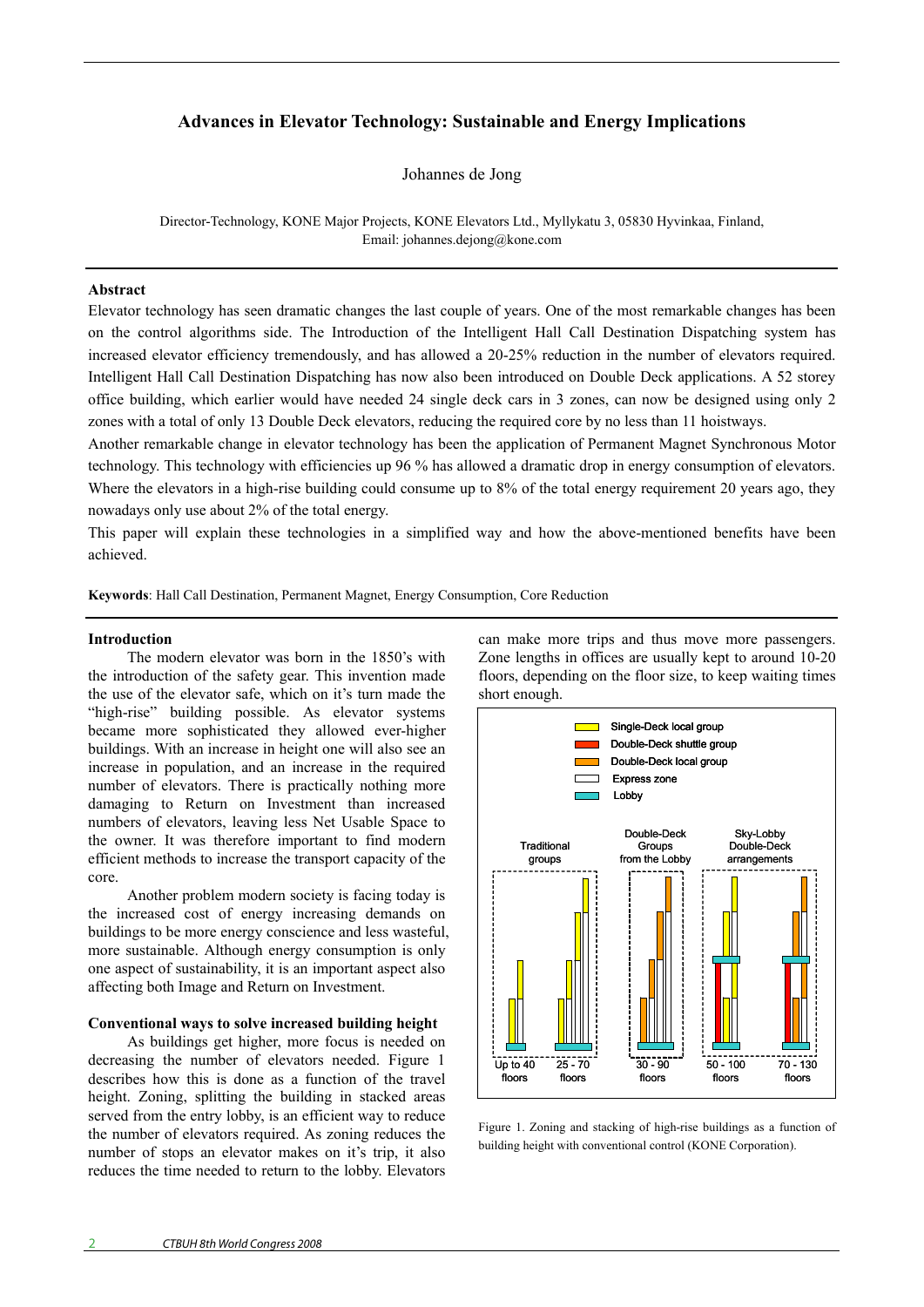As buildings get bigger more zones are needed and at about 3-4 zones buildings reached the next feasibility hurdle. Elevators simply start using too much space again, making buildings inefficient. This hurdle is reached in office buildings at heights of about 70 floors.

If the building needs to be higher, the next solution is again obvious; stack two cars on top of each other sharing the same hoistway. This system is known as the Double Deck elevator. The first Double Deck elevators were used in 1931 in the New York Subway Terminal Building. The double deck arrangement can cope with travels of up to 90 floors.

To go even higher two buildings now need to be stacked on top of each other. Shuttle elevators leaving from the entrance floor of the lower building now feed the lobby of the higher building, "the Sky-lobby". To increase the flow of the shuttle elevators Double Deck shuttles are often used. To increase height even further local double deck groups can be used in conjunction with double deck shuttles. This arrangement is good up to travels of approximately 130 floors.

At present there are already plans for buildings exceeding these travels, but adding a third building on top of the second building is not an easy task. These buildings will now need shuttle elevators going 130 floors and some elevators going up nearly 200 floors. With these travels, building sway, suspension rope resonances and suspension rope weights, energy consumption per unit, become serious problems. The present rope elevator can go up to 200 floors, but rope weight increases rather exponential with height. When one sees rope weights of 50-70 tons to move just 21 passengers, one can hardly see the long-term financials and ecological values of these systems work. Before new revolutionary technology hits the market, elevator technology might be an obstacle for further increase of building heights.

## **Hall Call Destination Dispatching**

Reducing stops, zoning and stacking of buildings, have been the basics behind efficiency of people flow in a building.

Hall Call Destination Dispatching is another way of reducing stops within a zone. With a Conventional Control system passengers enter their destination inside the car on the Car Operating Panel (COP). As passengers entering at the main lobby go to random floors, the result in a heavily loaded car is always a large number of floor buttons pushed (usually only slightly less than the number of passengers in the car), while the car always goes near the highest floor of the zone. This makes the time to drop of the passengers and to return to the lobby (the Round Trip Time RTT) very long.

If passengers going to the same floor could be gathered into the same car, the car could be filled with passengers going to just a small number of floors. The fewer stops will significantly reduce the RTT and cars will be available quicker for loading in the lobby. In other words, cars can make more trips, and thus move

more passengers. In order to gather passengers with the same destination in the same car, the destination of the passenger must now be entered outside the elevator. The device on which the passenger enters the destination is called the Destination Operation Panel (DOP). The first systems were introduced already around 1964 in Australia, but were not very successful, as the relay systems used at those times could not handle this type of elevator dispatching efficiently.

With present day computer technology this is a much easier task. In 2001 KONE introduced the next generation of Hall Call Destination Dispatching systems using Genetic Algorithms to allocate the call to a car.

Gathering passengers with the same destination in the same car does not always provide the optimum solution.



Figure 2. Example, gathering passengers with the same destination in the same car does not always the optimum solution (KONE Corporation).

Example (see figure 2): In conditions where traffic is not very heavy (outside peak periods), a person on the  $7<sup>th</sup>$  floor wants to go to the 12<sup>th</sup> floor. Elevator A has just left the ground floor with another passenger assigned to the  $12<sup>th</sup>$  floor. If passengers with the same destination are gathered in the same car, car A will now make a stop on the  $7<sup>th</sup>$  floor to pick up the passenger. However on the  $6<sup>th</sup>$ floor there is an idle car (B), as traffic is low. It would have been much quicker for both passengers if the idle elevator on the 6<sup>th</sup> floor had picked up the call on the 7th floor. Genetic Algorithms with Multi Target Optimization will optimize waiting times in low traffic conditions and would have assigned the idle elevator.

In medium traffic a combination of waiting time optimization and journey time optimization is used. In heavy traffic the system will shift completely to journey time optimization. This increases the journey speed and minimizes RTT.

When using journey time optimization the system also splits the zone it operates in into as many sub-zones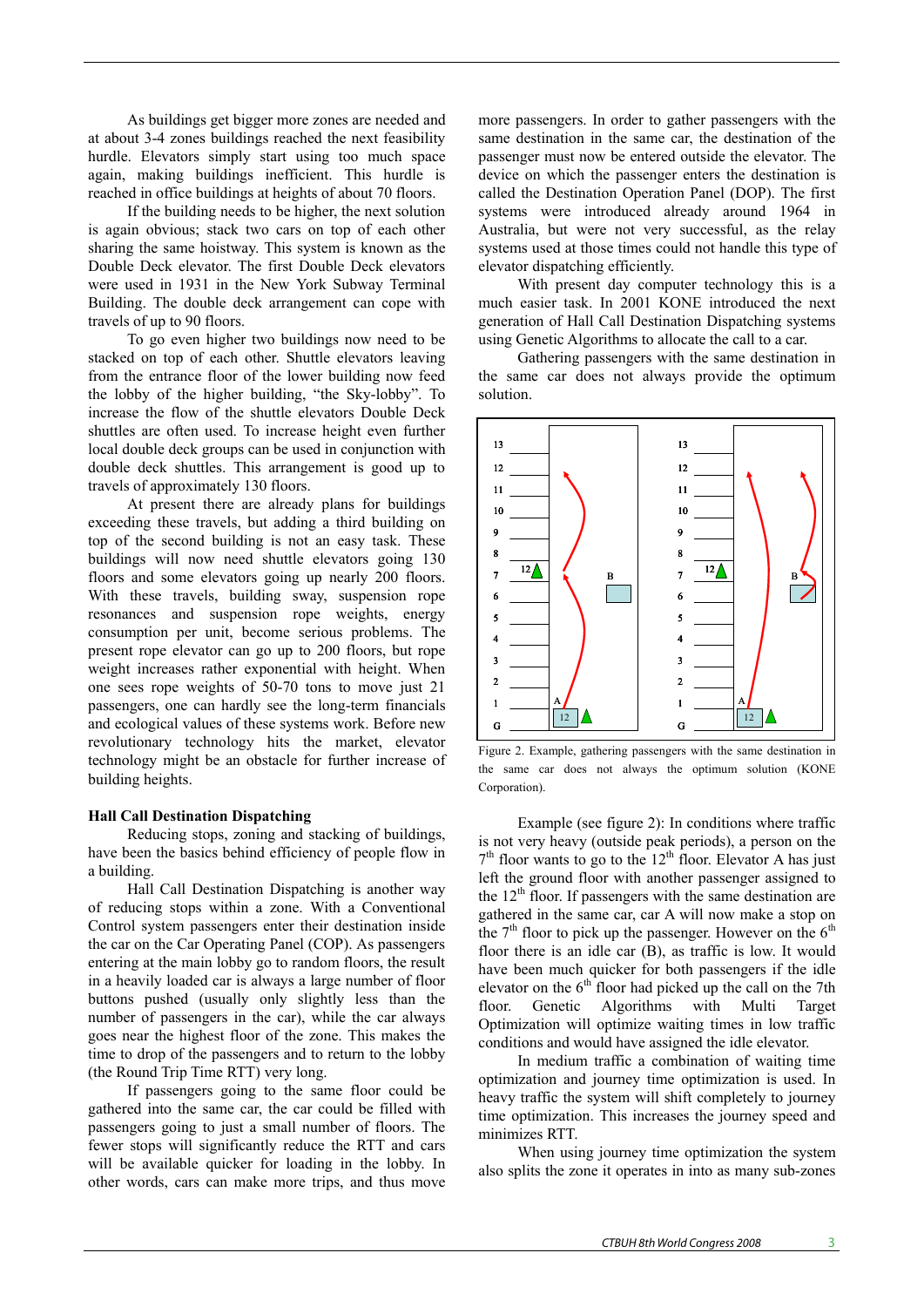as there are elevators. The length of the sub-zone will depend on the traffic intensity. When traffic is low sub-zones will be long and will substantially overlap each other. As traffic intensifies, sub-zones are shortened and the overlap is reduced. With more overlap there are more elevators available to the same floor and this reduces waiting time. With less overlap it becomes increasingly necessary to put passenger with the same destination in the same car, and this increases the capacity.

At optimum boosting where zones do not overlap anymore, zones have the minimum possible number of stops and provide the shortest possible RTT to the lobby. This system provides even more capacity than the previous generations of Hall Call Destination Dispatching systems.

As a result the Intelligent Hall Call Destination Dispatching system developed by KONE applying Genetic Algorithms with Multi Target Optimization, will provide the minimum possible waiting times and the maximum possible capacity (see figure 3).



Figure 3. The Intelligent Hall Call Destination Dispatching system can provide the shortest waiting times and the maximum handling Capacity when needed (KONE Corporation).

The capacity of the Intelligent Hall Call Dispatching system is nearly as big as that of a conventional Double Deck system, which practically made the Double Deck system obsolete, due to the difference in investment costs. The exception is the Double Deck Shuttle. Shuttle situations cannot be boosted, as the number of stops cannot be reduced.

Introducing Intelligent Hall Call Dispatching systems on Double Deck arrangements provided similar capacity improvements to the Double Deck and revived these systems. The first such systems are now being installed by KONE in Projects such as the Broadgate Tower in London and Capital Plaza in Abu Dhabi.

## **The effect of Hall Call Destination Dispatching on the height of the building**

With conventional control systems, the number of stops in a zone was usually kept to 10-20 floors in an

office building. As the number of stops is reduced by the Hall Call Destination Dispatching system, and as the capacity is increased, the zone length can be longer than with conventional control systems. Zones using Hall Call Destination Dispatching can be increased up to about 1.4 times the length of zones using conventional control systems. This will allow the two-stacked office buildings arrangement to go up to about 170 floors, using Double Deck with Hall Call Destination Dispatching (also called Double Deck Destination or DDD) and Double Deck shuttles from Ground to the Sky-lobby. Figure 4 shows the building stacking diagrams with Hall Call Destination dispatching systems.



Figure 4. Building stacking diagrams with Hall Call Destination Dispatching systems (KONE Corporation).

This however still does not solve the problems mentioned earlier for the few full travel elevators, which now reach critical heights (fire operation use, service and goods).

## **Comparison between the different control systems**

Let us assume an office building with a 4800 people and 52 floors above grade. With single deck elevators and conventional control the building would need 3 zones, each having an eight-car group, a total of 24 elevators.

With Hall Call Destination Dispatch Control this same building would need 3 zones, each having a six-car group, a total of 18 elevators. With Hall Call Destination Dispatch one can usually see a decrease of about 20 – 25% in the number of elevators compared to conventional elevators. This leads to a reduction in investment of about 20% compared to the arrangement using conventional control, while the increase in rental space (6 hoistways) also increases return on investment dramatically. The current rapid increased in demand for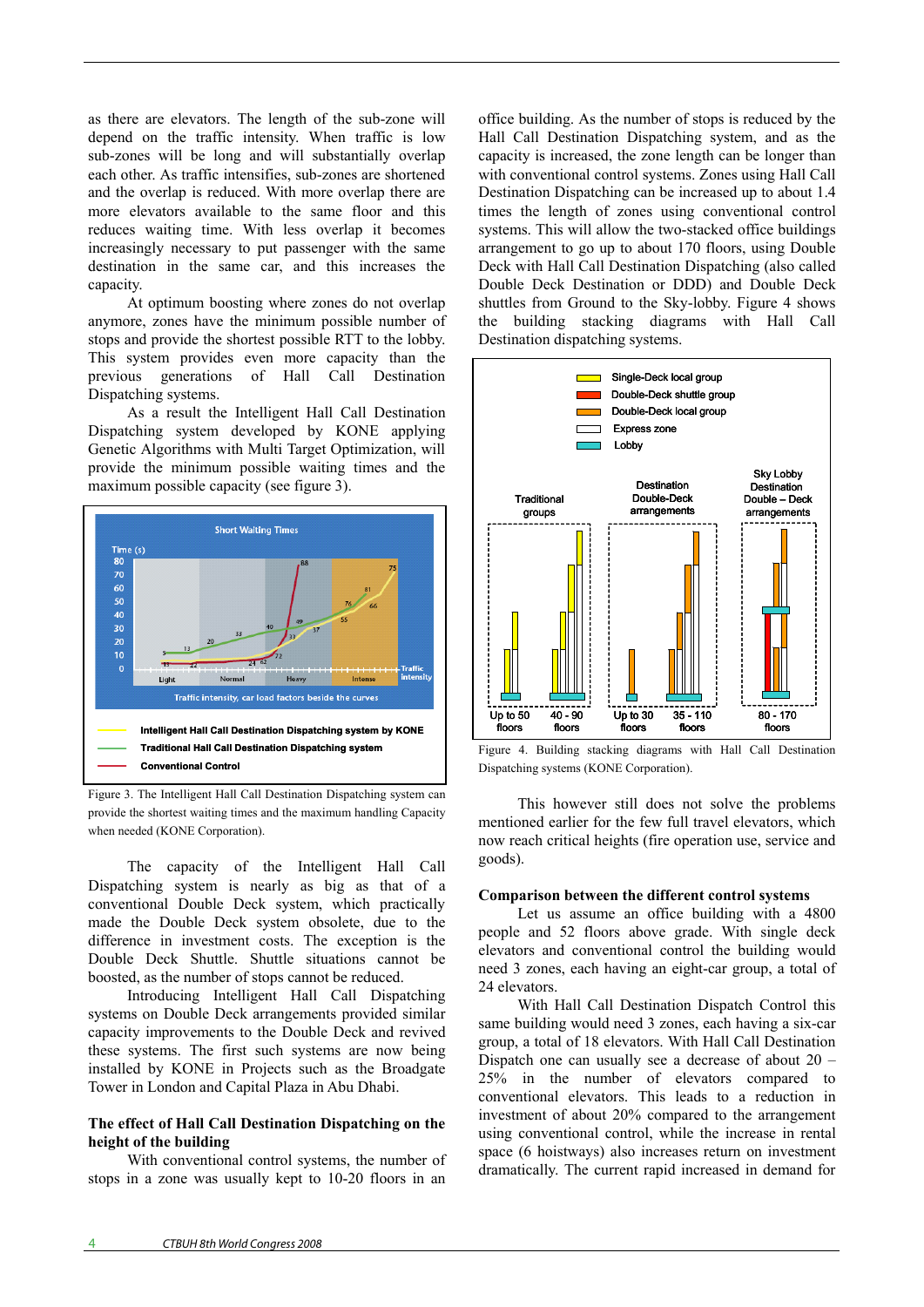Hall Call Destination Dispatch is easy to understand.

With Double Deck elevators using conventional control the building will now need 2 zones, each with eight elevators. In total one will need 16 double deck elevators. This is a reduction of about 33% compared to the original number of elevators used with the conventional single deck arrangement, but only 11% compared to the Single Deck system with Hall Call Destination Dispatch. Even if this arrangement frees up two more hoistways, the initial investment is clearly too high to make conventional double deck attractive, and it is therefore not strange that double deck more or less disappeared after the introduction of Hall Call Destination Dispatching systems.

With Double Deck using Intelligent Hall Call Destination Dispatching the building will still need two zones, however one zone will now need 7 elevators, while the other will need only 6, a total of only 13 double deck elevators.

This is a reduction of 45% compared to conventional single deck. The investment is about 10-30% higher than for conventional single deck, but the increase in rental area (about 11 hoistways) gives more than satisfactory return on investment. Compared to Single Deck with Hall Call Destination Dispatch, the investment is about 30-50% higher, but the savings of the extra 5 hoistways may make this arrangement attractive. Several projects, less than 60 stories, using DDD are being planned in London where rental rates are the highest in the world.

#### **Energy consumption of elevators**

DC motors were used in elevators in the early periods, as they were easy to control. Speed was a direct function of the Voltage, while Torque was a direct function of the Current. Wormgears were introduced to reduce the motor size while they provided smooth and rather noiseless transmission. A generator provided the early power to the elevator. This system is well known as the geared Ward Leonard Drive system.



Figure 5. Comparison between the different drive systems on the market (KONE Corporation).

Figure 5 shows the energy train for the different Drive systems, and also provides an easy way to compare the different drive systems.

Figure 5 does not include the energy consumed by items such as lighting, fans, doors, brakes and energy used by the control systems.

When motoring more energy is needed when proceeding through the energy chain.

$$
P_{next} = P_{previous} / \eta \qquad (1)
$$

When a heavy car is returned to the ground floor the motor works as a generator and energy can be regenerated. KONE's Modulated Line Bridge (MLB) will return regenerated energy back to the line with very little distortion, and the returned energy is often cleaner than the energy coming from the line. Regeneration starts being attractive when the product of the rated load (in kg) and the speed (in m/s) exceeds values of 3500 kgm/s. When regenerating some energy is lost and less energy is returned when proceeding through the energy chain.

$$
P_{next} = P_{previous} . \eta \qquad (2)
$$

Figure 5a is that of a geared Ward Leonard system. If the elevator itself needs a hundred energy units to move the load, the line will need to supply 280 energy units while motoring, while 21 energy units are returned when regenerating to the line, if regeneration is used. The total consumption is therefore 259 energy units (=280-21). When regenerated energy is destroyed in resistors, the drive efficiency is zero at regeneration, and the regenerated energy is zero.

Figure 5b shows the energy chain for modern geared applications. The total energy consumption for a similar size and speed unit will be 198 energy units (224 for motoring, minus 26 for regeneration) or 76 % of the energy consumption of a Ward Leonard system.

Figure 5c shows the energy consumption chain of a Ward Leonard gearless application, 108 energy units.

Figure 5d shows the energy chain for high speed asynchronous gearless and DC gearless. This figure is also valid for low speed Permanent Magnet Synchronous Motor elevators, as used in many of the Machine Room Less applications. Regeneration starts being very efficient and energy consumption is only 60 energy units.

Figure 5e shows the energy consumption chain for high-speed Permanent Magnet Synchronous Motor applications. Many of these machines already have Motor efficiencies clearly above 90%, saving even more than indicated here. These Ultimate Drive chains have energy consumption values of less than 35 energy units.

When considering energy consumption of elevators, the industry is now reaching a point where further reduction in energy consumption will require more focus on extremely efficient drives with low loss electrical components, even higher efficiency motors,